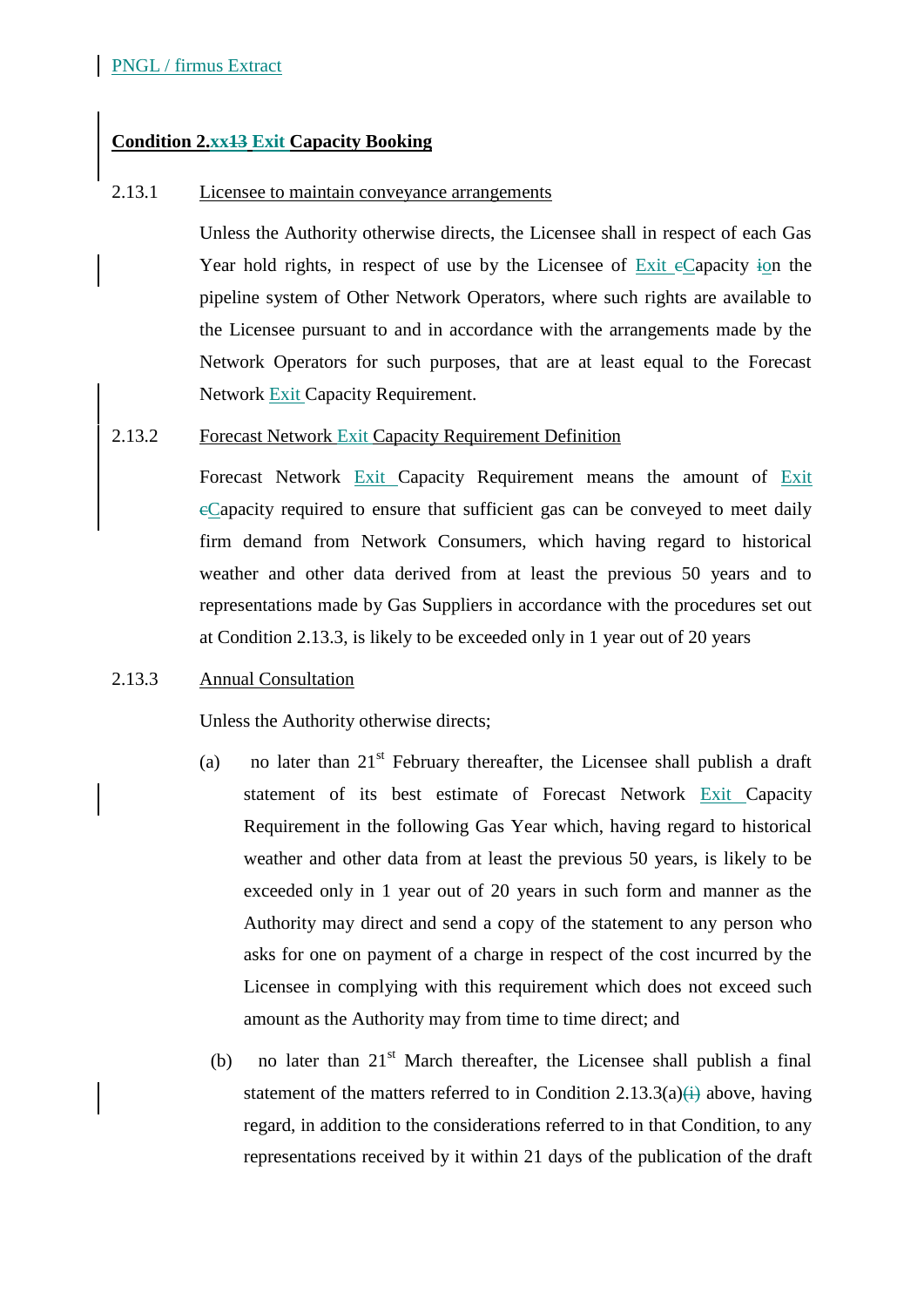#### statement.

# Additional Definitions

In this Condition:

| "daily firm demand"       | means the peak aggregate daily demand for gas by<br>Network Consumers from time to time which might<br>reasonably be expected after the supply of gas to each<br>such consumer had been interrupted or reduced to the<br>extent that is permitted under any contract between that |
|---------------------------|-----------------------------------------------------------------------------------------------------------------------------------------------------------------------------------------------------------------------------------------------------------------------------------|
|                           | consumer and its Gas Supplier;                                                                                                                                                                                                                                                    |
| "day"                     | means a period beginning at $6a m - 05:00$ on one day and<br>ending immediately before $\frac{6am - 05:00}{am}$ on the following<br>day and "daily" shall be construed accordingly; and                                                                                           |
| "Network Consumers"       | means all those persons located within the Licensed Area<br>who are supplied with gas from the Network; and                                                                                                                                                                       |
| "Other Network Operators" | means a person licensed to convey gas under Article<br>$8(1)(a)$ of the Order or exempted from the requirement to<br>be licensed to convey gas under Article $7(1)$ of the Order,<br>other than the Licensee;                                                                     |
| "Gas Year"                | means the period of time beginning at $0.60005:00$ hours<br>on 1 <sup>st</sup> October in any calendar year and ending at<br>$\overline{06:0005:00}$ hours on 1 <sup>st</sup> October in the next succeeding<br>calendar year;                                                    |
| ["Exit Capacity"          | means the capacity of a pipeline system which is treated<br>as being utilised when a quantity of gas is offtaken from<br>that system at a system exit point.                                                                                                                      |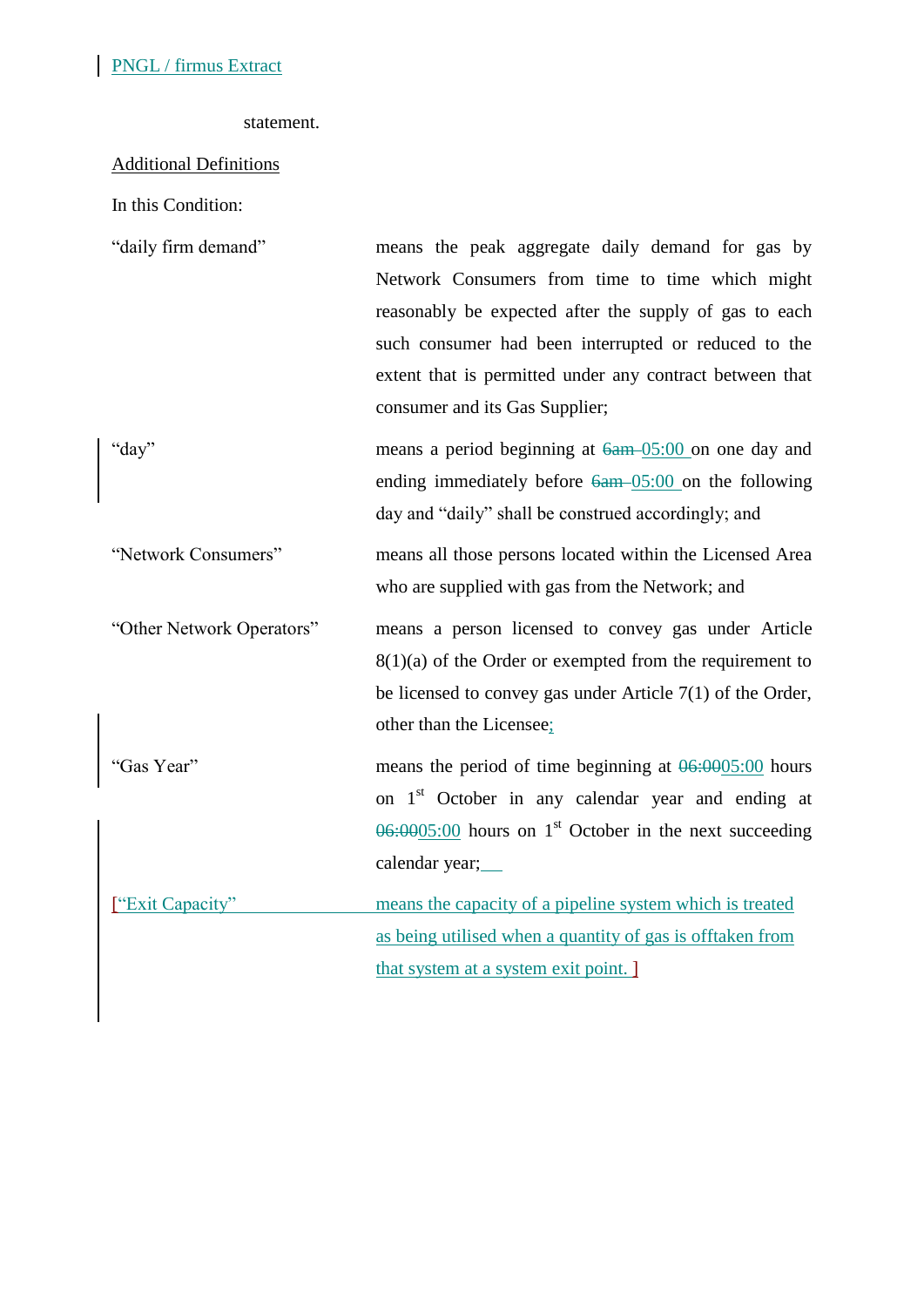# **Condition 2.19: Exit Capacity Booking**

#### 2.19.1 Application

This Condition shall apply where the Licensee conveys, or is authorised to convey, gas through low pressure pipe-lines.

#### 2.19.2 Licensee to maintain conveyance arrangements

Unless the Authority otherwise directs, the Licensee shall, in respect of each Gas Year, hold rights, in respect of use by the Licensee of  $\overline{Exit}$  e $\overline{Capacity}$  ion the pipeline system of Other Network Operators, where such rights are available to the Licensee pursuant to and in accordance with the arrangements made by the Network Operators for such purposes, that are at least equal to the Forecast Network Exit Capacity Requirement.

## 2.19.3 Forecast Network Exit Capacity Requirement Definition

Forecast Network Exit Capacity Requirement means the amount of Exit eCapacity required to ensure that sufficient gas can be conveyed to meet daily firm demand from Network Consumers, which having regard to historical weather and other data derived from at least the previous 50 years and to representations made by gas suppliers in accordance with the procedures set out at Condition 2.19.4, is likely to be exceeded only in 1 year out of 20 years.

## 2.19.4 Annual Consultation

Unless the Authority otherwise directs:

- (a) no later than  $21<sup>st</sup>$  February each year, the Licensee shall:
	- (i) publish a draft statement of its best estimate of Forecast Network Exit Capacity Requirement in the following Gas Year which, having regard to historical weather and other data from at least the previous 50 years, is likely to be exceeded only in 1 year out of 20 years in such form and manner as the Authority may direct; and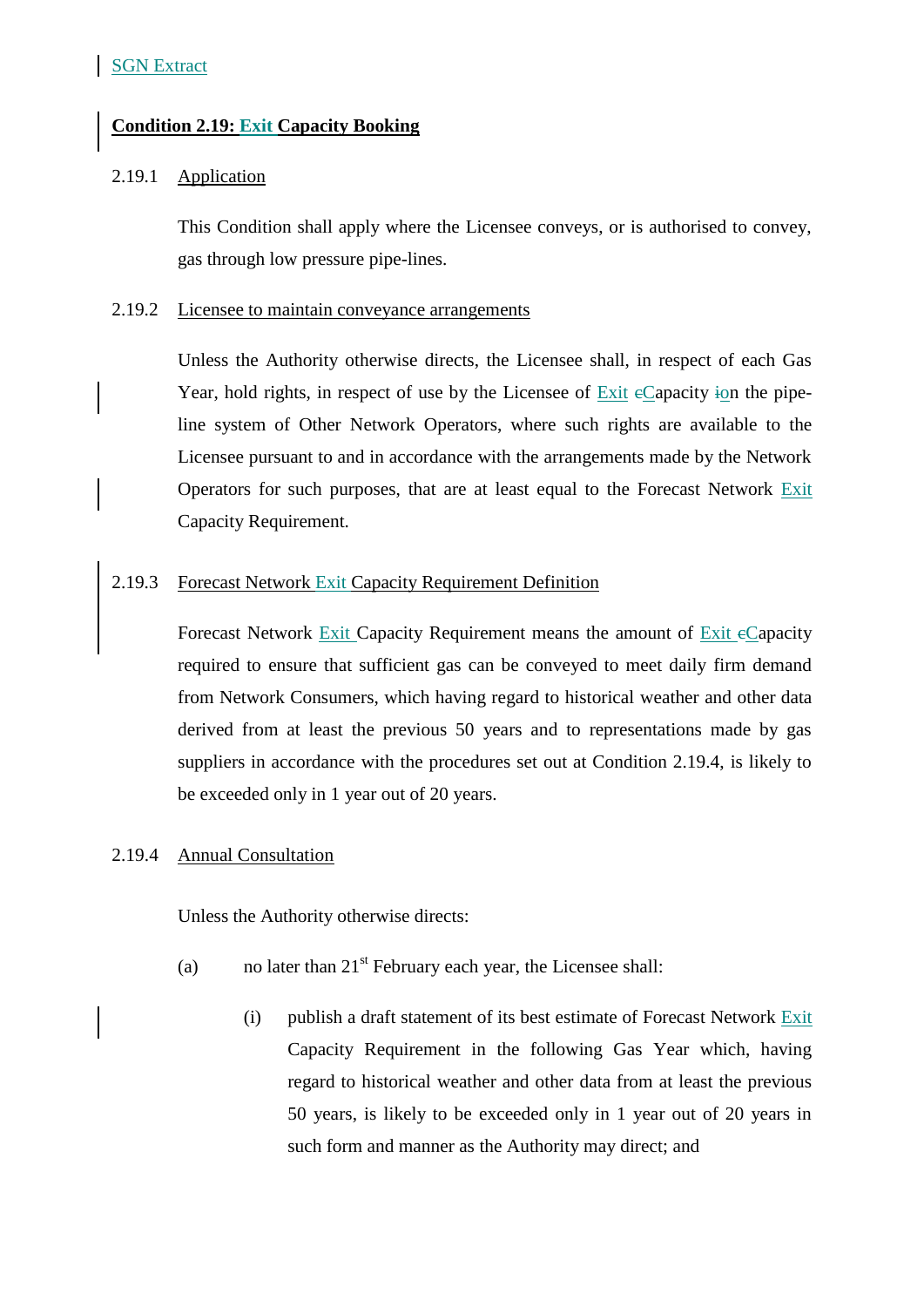- (ii) send a copy of the statement to any person who asks for one on payment of a charge in respect of the cost incurred by the Licensee in complying with this requirement which does not exceed such amount as the Authority may from time to time direct; and
- (b) no later than  $21<sup>st</sup>$  March each year, the Licensee shall publish a final statement of the matters referred to in Condition 2.19.4(a) $\leftrightarrow$  above, having regard, in addition to the considerations referred to in that Condition, to any representations received by it within 21 days of the publication of the draft statement.

## 2.19.5 Additional Definitions

In this Condition:

| "daily firm demand"    | means the peak aggregate daily demand for gas by<br>Network Consumers from time to time which might<br>reasonably be expected after the supply of gas to each<br>such consumer had been interrupted or reduced to the<br>extent that is permitted under any contract between that<br>consumer and its gas supplier; |
|------------------------|---------------------------------------------------------------------------------------------------------------------------------------------------------------------------------------------------------------------------------------------------------------------------------------------------------------------|
| "day"                  | means a period beginning at $6a \text{m}05:00$ on one day and<br>ending immediately before $6a \text{m}05:00$ on the following<br>day and "daily" shall be construed accordingly;                                                                                                                                   |
| "Gas Year"             | means the period of time beginning at 05:00 hours on 01<br>October in any calendar year and ending at $0.0005:00$<br>hours on 01 October in the next succeeding calendar year;                                                                                                                                      |
| "Network<br>Consumers" | means all those persons located within the Licensed Area<br>who take a supply of gas at premises connected to the<br>Network;                                                                                                                                                                                       |
| "Other Network         | means a person licensed to convey gas under Article                                                                                                                                                                                                                                                                 |